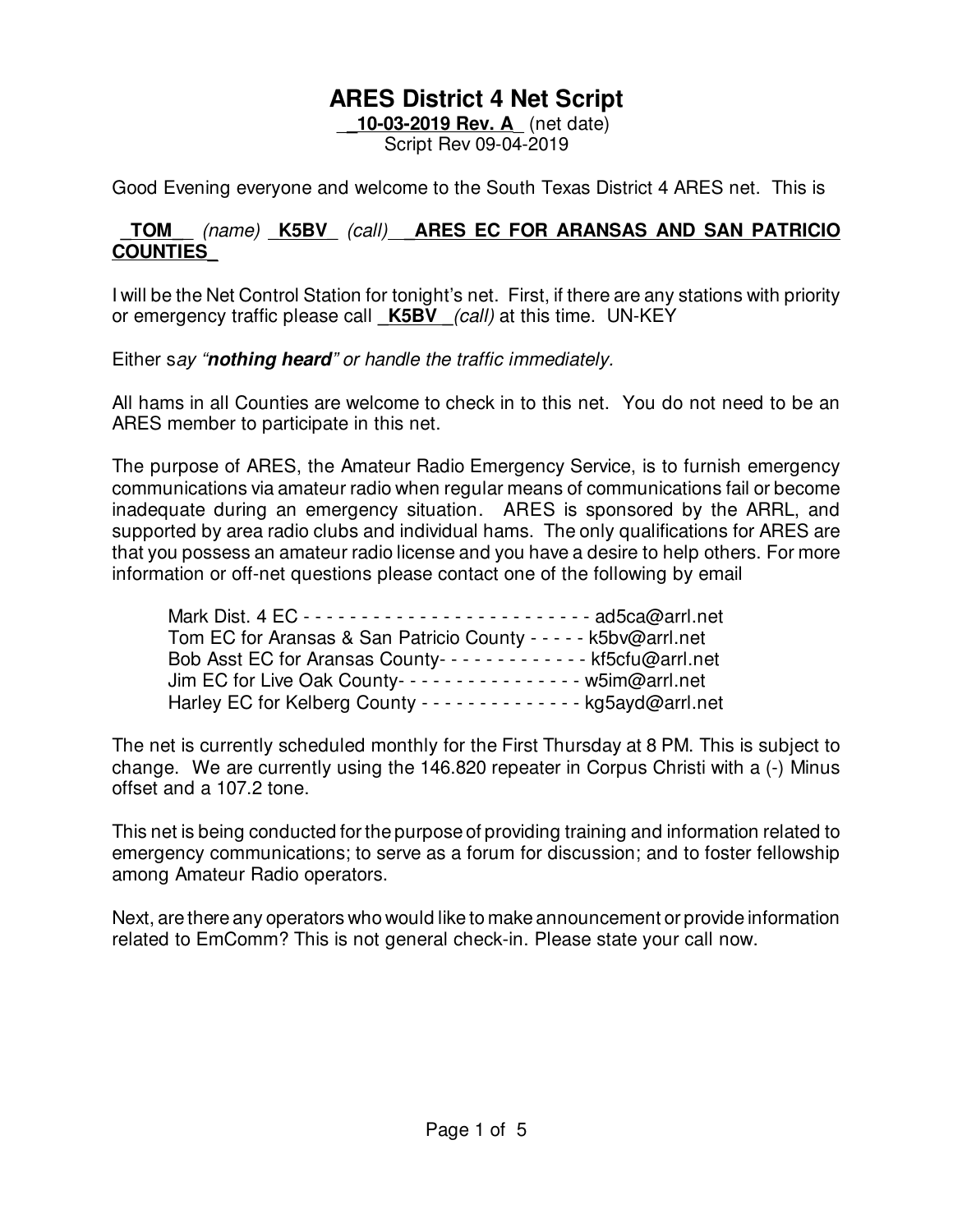### Tonight after Check-In **\_K5BV** (Call) **will Discuss Winlink and some suggestions for using WINLINK**.

For Check-In, if the frequency has been clear a second or two key the MIC and s-l-o-w-y give your FCC call sign using ITU phonetics spoken clearly and slowly and UNKEY. Stating your name as well will be appreciated. Writing calls down takes a moment so allow a couple of seconds. Keep checking in and calls will be reviewed for clarifications, errors and missed calls. Please check-in with **\_K5BV\_** (Call) now.

(note these actions)

- $\bullet$  read each call back,
- $\bullet$  ask for corrections
- $\bullet$  ask for additional check-ins

We will have comments after the tonight's material on **WINLINK**.

# (GO TO PAGE 4)

## >>>>>> (after completed)>>>>>>

Before we go down the list for comments if there any late check-ins please provide your call now.

(again note these actions)

 $\bullet$  read each call back,

 $\bullet$  ask for corrections

Net Control \_\_\_\_\_\_\_\_\_\_\_\_\_\_ (your call) will now go down the list for comments.

- $\bullet$  ao down list of check-ins
- $\bullet$  now have presenter give their comments)

Final call for check-ins. Additional stations for the net please check-in now with **\_\_\_\_\_\_\_\_\_\_** (your call).

(again note these actions)

- $\bullet$  read each call back,
- $\bullet$  ask for corrections
- $\bullet$  ask for comments

THIS IS NET. We had XX check-ins tonight. Thank you all for joining the ARES net tonight, and thanks to the repeater owners and maintaineers for the use of these fine repeaters. I am now closing the net and returning these repeaters back to normal amateur radio use. Stations may remain on frequency to make additional QSOs. Net Control (your call) Out.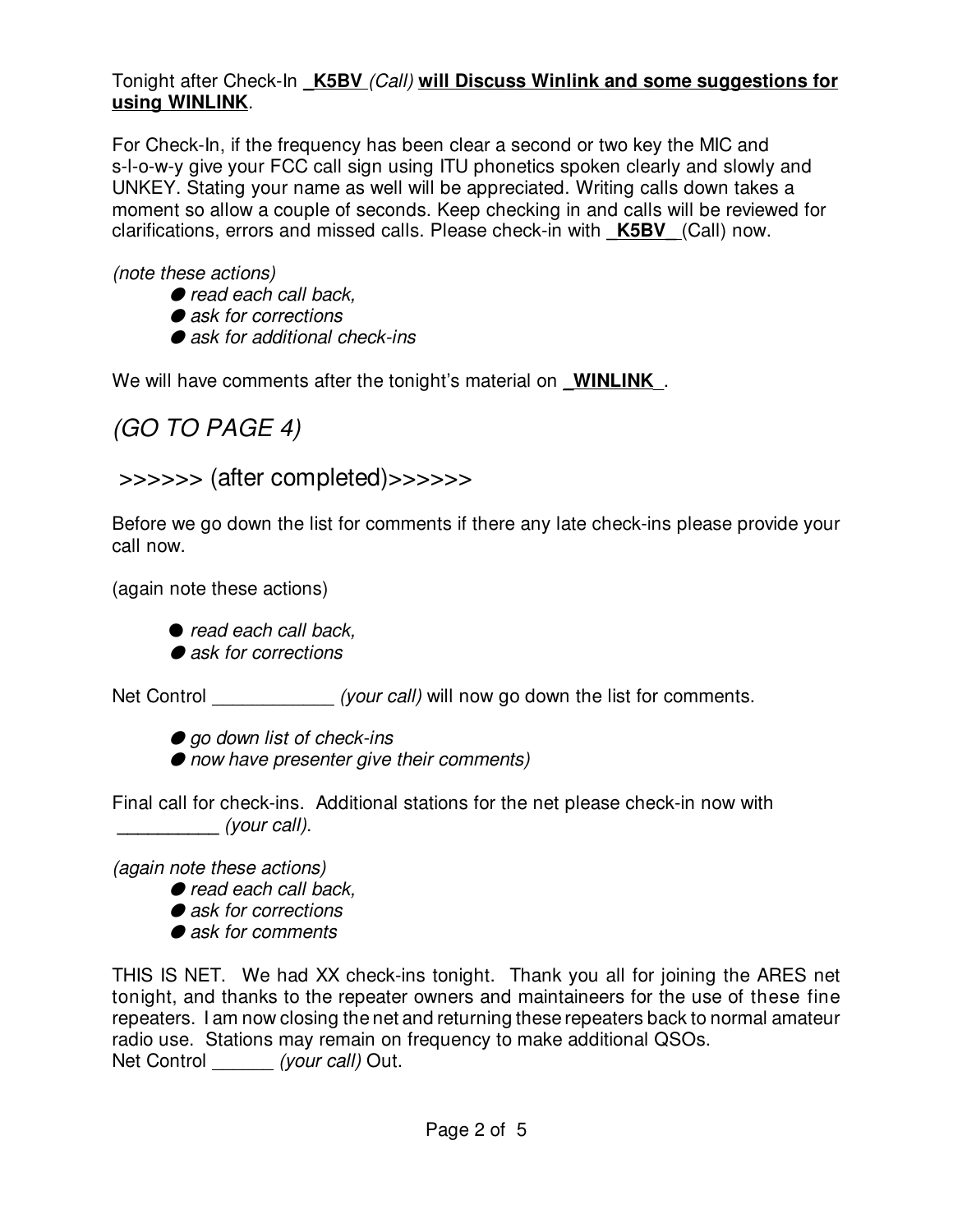| <b>FCC CALL</b>                                                                                                                                                                                                                                                                                                                                                                                                             | <b>NAME</b> |  |                                                                                                                                                                                                                               | DATE 10 - 03 - 2019 |  |
|-----------------------------------------------------------------------------------------------------------------------------------------------------------------------------------------------------------------------------------------------------------------------------------------------------------------------------------------------------------------------------------------------------------------------------|-------------|--|-------------------------------------------------------------------------------------------------------------------------------------------------------------------------------------------------------------------------------|---------------------|--|
| 01 K5BV                                                                                                                                                                                                                                                                                                                                                                                                                     |             |  | TOM (ENTER NET CONTROL)                                                                                                                                                                                                       |                     |  |
| $02 \begin{tabular}{l} \hline \rule{0.2cm}{0.1cm} \rule{0.2cm}{0.1cm} \rule{0.2cm}{0.1cm} \rule{0.2cm}{0.1cm} \rule{0.2cm}{0.1cm} \rule{0.2cm}{0.1cm} \rule{0.2cm}{0.1cm} \rule{0.2cm}{0.1cm} \rule{0.2cm}{0.1cm} \rule{0.2cm}{0.1cm} \rule{0.2cm}{0.1cm} \rule{0.2cm}{0.1cm} \rule{0.2cm}{0.1cm} \rule{0.2cm}{0.1cm} \rule{0.2cm}{0.1cm} \rule{0.2cm}{0.1cm$                                                               |             |  | <u> 2000 - 2000 - 2000 - 2000 - 2000 - 2000 - 2000 - 2000 - 2000 - 2000 - 2000 - 2000 - 2000 - 2000 - 2000 - 200</u>                                                                                                          |                     |  |
|                                                                                                                                                                                                                                                                                                                                                                                                                             |             |  | the control of the control of the control of the control of the control of the control of                                                                                                                                     |                     |  |
|                                                                                                                                                                                                                                                                                                                                                                                                                             |             |  |                                                                                                                                                                                                                               |                     |  |
| $\begin{picture}(150,10) \put(0,0){\vector(1,0){100}} \put(15,0){\vector(1,0){100}} \put(15,0){\vector(1,0){100}} \put(15,0){\vector(1,0){100}} \put(15,0){\vector(1,0){100}} \put(15,0){\vector(1,0){100}} \put(15,0){\vector(1,0){100}} \put(15,0){\vector(1,0){100}} \put(15,0){\vector(1,0){100}} \put(15,0){\vector(1,0){100}} \put(15,0){\vector(1,0){100}}$                                                          |             |  | <u> 1989 - Johann John Stone, mars eta inperiodo eta inperiodo eta inperiodo eta inperiodo eta inperiodo eta inpe</u>                                                                                                         |                     |  |
|                                                                                                                                                                                                                                                                                                                                                                                                                             |             |  |                                                                                                                                                                                                                               |                     |  |
|                                                                                                                                                                                                                                                                                                                                                                                                                             |             |  | the control of the control of the control of the control of the control of the control of the control of the control of the control of the control of the control of the control of the control of the control of the control |                     |  |
| 08                                                                                                                                                                                                                                                                                                                                                                                                                          |             |  | the control of the control of the control of the control of the control of the control of                                                                                                                                     |                     |  |
| 09                                                                                                                                                                                                                                                                                                                                                                                                                          |             |  | <u> 1940 - Paris Amerikaanse konstantinoplering (h. 1905)</u>                                                                                                                                                                 |                     |  |
| $\begin{array}{c} \n 10 \end{array}$                                                                                                                                                                                                                                                                                                                                                                                        |             |  |                                                                                                                                                                                                                               |                     |  |
|                                                                                                                                                                                                                                                                                                                                                                                                                             |             |  |                                                                                                                                                                                                                               |                     |  |
| $12 \begin{tabular}{l} \hline \rule{0.2cm}{0.1cm} \rule{0.2cm}{0.1cm} \rule{0.2cm}{0.1cm} \rule{0.2cm}{0.1cm} \rule{0.2cm}{0.1cm} \rule{0.2cm}{0.1cm} \rule{0.2cm}{0.1cm} \rule{0.2cm}{0.1cm} \rule{0.2cm}{0.1cm} \rule{0.2cm}{0.1cm} \rule{0.2cm}{0.1cm} \rule{0.2cm}{0.1cm} \rule{0.2cm}{0.1cm} \rule{0.2cm}{0.1cm} \rule{0.2cm}{0.1cm} \rule{0.2cm}{0.1cm$                                                               |             |  | the control of the control of the control of the control of the control of the control of                                                                                                                                     |                     |  |
| $\begin{tabular}{c} 13 \end{tabular}$                                                                                                                                                                                                                                                                                                                                                                                       |             |  | the control of the control of the control of the control of the control of the control of                                                                                                                                     |                     |  |
| $\begin{array}{c} \n 14 \end{array}$                                                                                                                                                                                                                                                                                                                                                                                        |             |  | <u> 1989 - Johann John Stone, mars eta industrial eta industrial eta industrial eta industrial eta industrial eta</u>                                                                                                         |                     |  |
| $\begin{array}{c} \n 15 \end{array}$                                                                                                                                                                                                                                                                                                                                                                                        |             |  | <u> 1964 - Paris Amerikaanse konstantinoplering (h. 1905)</u>                                                                                                                                                                 |                     |  |
| $\begin{picture}(20,20) \put(0,0){\dashbox{0.5}(5,0){ }} \put(15,0){\circle{10}} \put(15,0){\circle{10}} \put(15,0){\circle{10}} \put(15,0){\circle{10}} \put(15,0){\circle{10}} \put(15,0){\circle{10}} \put(15,0){\circle{10}} \put(15,0){\circle{10}} \put(15,0){\circle{10}} \put(15,0){\circle{10}} \put(15,0){\circle{10}} \put(15,0){\circle{10}} \put(15,0){\circle{10}} \put(15,0$                                 |             |  |                                                                                                                                                                                                                               |                     |  |
| $\begin{tabular}{ c c c c } \hline & & & \multicolumn{2}{ c }{\quad \quad } & \multicolumn{2}{ c }{\quad \quad } \\ \hline 17 & \multicolumn{2}{ c }{\quad \quad } & \multicolumn{2}{ c }{\quad \quad } \\ \hline \end{tabular}$                                                                                                                                                                                            |             |  |                                                                                                                                                                                                                               |                     |  |
| $18 \underline{\hspace{1cm}}$                                                                                                                                                                                                                                                                                                                                                                                               |             |  |                                                                                                                                                                                                                               |                     |  |
| $19 \underline{\hspace{1cm}11 \qquad \hspace{1cm}11 \qquad \hspace{1cm}12 \qquad \hspace{1cm}13 \qquad \hspace{1cm}14 \qquad \hspace{1cm}15 \qquad \hspace{1cm}15 \qquad \hspace{1cm}17 \qquad \hspace{1cm}18 \qquad \hspace{1cm}19 \qquad \hspace{1cm}11 \qquad \hspace{1cm}15 \qquad \hspace{1cm}12 \qquad \hspace{1cm}14 \qquad \hspace{1cm}15 \qquad \hspace{1cm}15 \qquad \hspace{1cm}16 \qquad \hspace{1cm}17 \qquad$ |             |  |                                                                                                                                                                                                                               |                     |  |
|                                                                                                                                                                                                                                                                                                                                                                                                                             |             |  |                                                                                                                                                                                                                               |                     |  |
|                                                                                                                                                                                                                                                                                                                                                                                                                             |             |  |                                                                                                                                                                                                                               |                     |  |
| $22 \begin{tabular}{@{}c@{}} \quad \quad & \quad \quad & \quad \quad \\ \hline \end{tabular}$                                                                                                                                                                                                                                                                                                                               |             |  |                                                                                                                                                                                                                               |                     |  |
| $23 \underline{\hspace{1.5cm}}$                                                                                                                                                                                                                                                                                                                                                                                             |             |  |                                                                                                                                                                                                                               |                     |  |
| $24 \begin{tabular}{l} \hline \rule{0.2cm}{0.1cm} \rule{0.2cm}{0.1cm} \rule{0.2cm}{0.1cm} \rule{0.2cm}{0.1cm} \rule{0.2cm}{0.1cm} \rule{0.2cm}{0.1cm} \rule{0.2cm}{0.1cm} \rule{0.2cm}{0.1cm} \rule{0.2cm}{0.1cm} \rule{0.2cm}{0.1cm} \rule{0.2cm}{0.1cm} \rule{0.2cm}{0.1cm} \rule{0.2cm}{0.1cm} \rule{0.2cm}{0.1cm} \rule{0.2cm}{0.1cm} \rule{0.2cm}{0.1cm$                                                               |             |  |                                                                                                                                                                                                                               |                     |  |
| 25                                                                                                                                                                                                                                                                                                                                                                                                                          |             |  |                                                                                                                                                                                                                               |                     |  |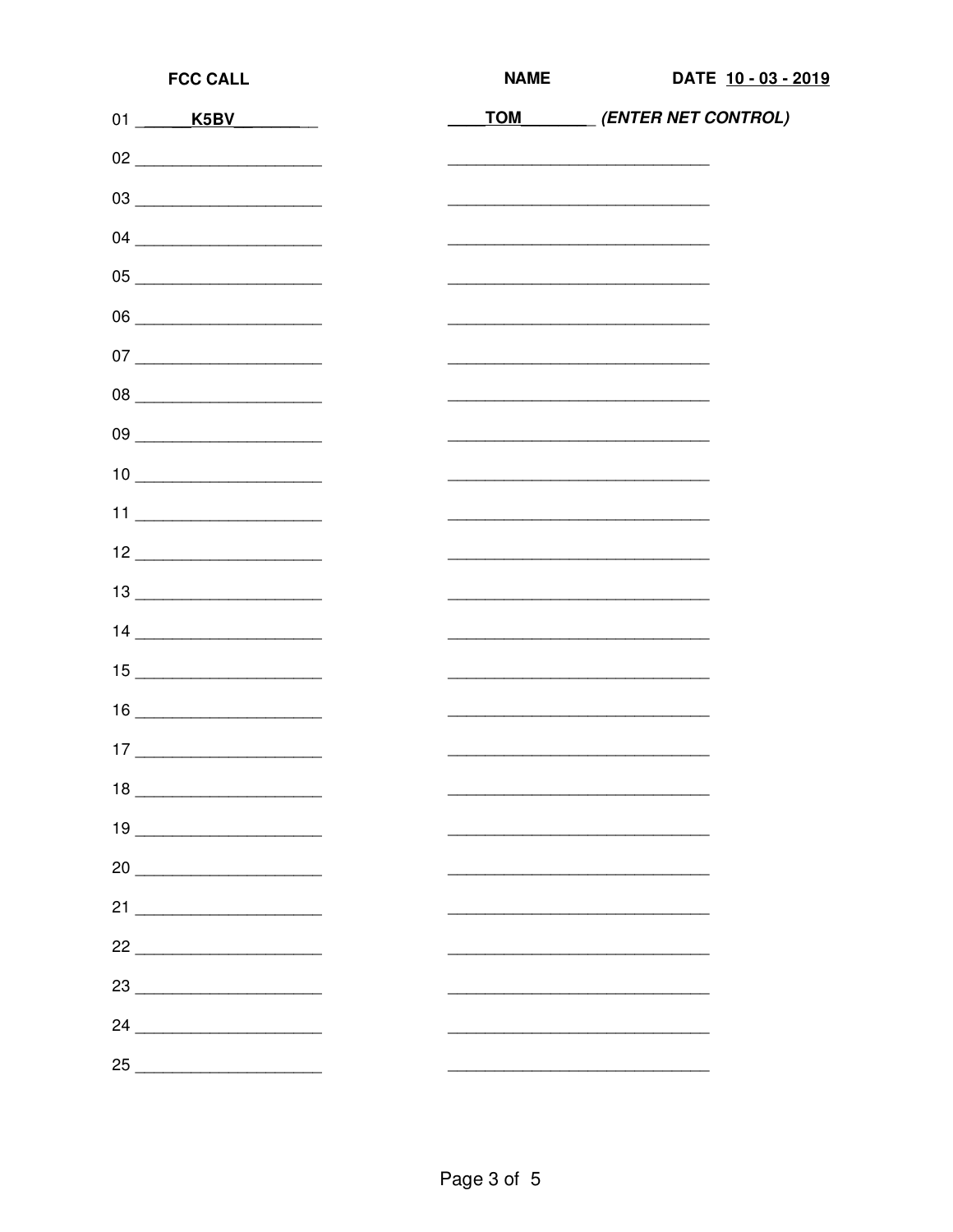The Winlink subject is not a new for this net. Going over Winlink appears appears to be appropriate as there have been some changes and some ARES members feel it has no value.

### **A high level summary of WINLINK**

Winlink, also known as the Winlink 2000 Network, is a worldwide radio messaging system that mixes internet technology and appropriate amateur radio radio frequency (RF) technologies. The system provides radio interconnection services including: email with attachments, position reporting, graphic and text weather bulletins, emergency/disaster relief communications, and message relay. The system is built and administered by volunteers without pecuniary interests. Winlink 2000 is a project of the Amateur Radio Safety Foundation, Inc. (ARSFI), a charitable entity.

#### WINI INK

- ! Has a central role in amateur radio EmComm messaging.
- ! The system runs central message servers around the world for redundancy.
- ! Is now the standard network system for amateur radio email worldwide.

! WINLINK email will send to and receive from standard email addresses as long as the message body is plain text.

Often an ARRL Radiogram is the appropriate format for routine messages. A Radiogram will not be a suitable way to send operating instructions for equipment; for requesting materials and parts with complicated descriptions and long pat numbers; to replace a picture or drawing or map. A Winlink email with an attachment is far more effective to solve such needs.

### **Obtaining a WINLINK Account and keeping a WINLINK Account Active**

Any licensed ham may go to the WEB site, winlink.org, and download the free software. Winlink Express is very user friendly popular and operates on a computer with Windows 7 or higher.

Following instructions to send a Winlink email will open an account and the Amateur will have an email address in the format of "your call"@winlink.org.

Downloading the software, obtaining the account and using the system is free.

MAC and LINUX users will need to begin by consulting the Frequently Asked Questions #220 at winlink.org to find compatible approaches.

Accounts not used for 400 days are canceled. Once canceled the amateur must start over as a new user.

### **A few items of information:**

1) Winlink Express has a Telnet mode. Telnet makes a direct connection to a Winlink Common Mail Server, abbreviated as a CMS. Only a personal computer, an Internet